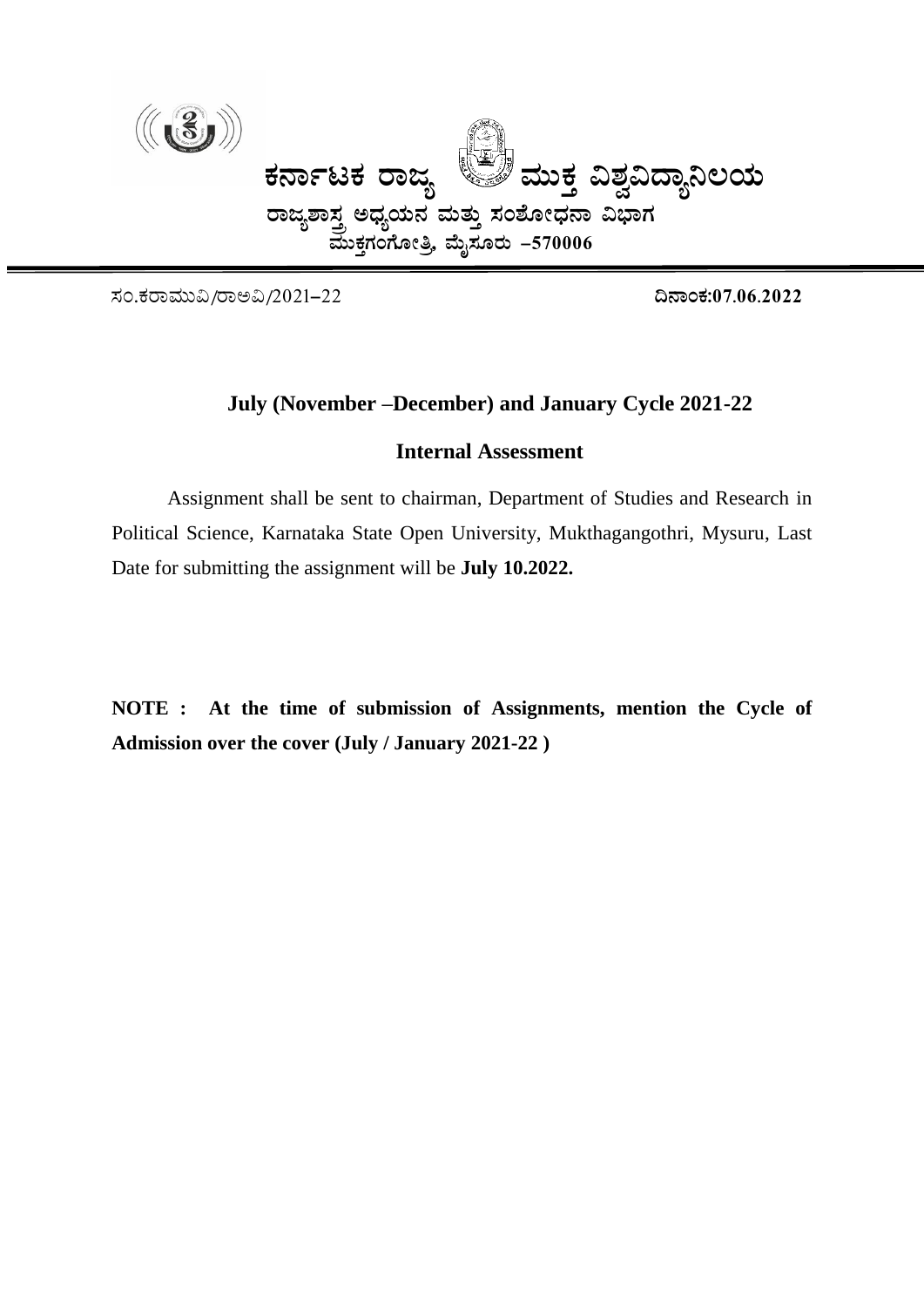**Department of Studies and Research in Political Science, KSOU, Mukthagangothri, Mysore** ರಾಜ್ಯಶಾಸ್ತ್ರ ಅಧ್ಯಯನ ಮತ್ತು ಸಂಶೋಧನಾ ವಿಭಾಗ, ಕರಾಮುವಿ., ಮುಕ್ತಗಂಗೋತ್ರಿ, ಮೈಸೂರು.

**Internal Assignment questions 2021-July DAvÀjPÀ ¤§AzsÀUÀ¼À ¥Àæ±ÉßUÀ¼ÀÄ 2021-dįÉÊ**

### $FIRST$  SEMESTER / ಪ್ರಥಮ ಸೆಮಿಸ್ಟರ್

 $M.A$  (Previous) CBCS Political Science/ಪ್ರಥಮ ಎಂ.ಎ. ಸಿಬಿಸಿಎಸ್ ರಾಜ್ಯಶಾಸ್ತ್ರ

**Course –1.1 Ancient and Medieval Western Political Thought PÉÆÃ¸ïð-1.1: ¥ÁæaãÀ ªÀÄvÀÄÛ ªÀÄzsÀåPÁ°Ã£À ¥Á²ÑªÀiÁvÀå gÁdQÃAiÀÄ aAvÀ£É. MPSHC-1.1**

<u>Stage-1 ಪ್ರಥಮ ಹಂತ</u>

Answer any one questions from First stage Max.Marks:10x1=10  $\frac{1}{2}$ ಹೊದಲನೆ ಹಂತದಲ್ಲಿ ಯಾವುದಾದರೂ ಒಂದು ಪ್ರಶ್ನೆಗೆ ಉತ್ತರಿಸಿ ಗರಿಷ್ಠ ಅಂಕಗಳು: ೧೦ x ೧=೧೦

1. Explain the Greek contributions to Political Thought. ರಾಜಕೀಯ ಚಿಂತನೆಗೆ ಗ್ರೀಕರ ಕೊಡುಗೆಗಳನ್ನು ವಿವರಿಸಿ.

#### $OR/$ ಅಥವಾ

2. Discuss Aristotle's views on Best State. ಉತ್ತಮ ರಾಜ್ಯ ಕುರಿತು ಅರಿಸ್ಟಾಟಲ್ ರವರ ಅಭಿಪ್ರಾಯವನ್ನು ಚರ್ಚಿಸಿ.

#### $Stage-2$  **al**ect ಹಂತ

**Answer any one questions from second stage Max.Marks:10x1=10 JgÀqÀ£Éà ºÀAvÀzÀ°è AiÀiÁªÀÅzÁzÀgÀÆ MAzÀÄ ¥Àæ±ÉßUÉ GvÀÛj¹ UÀjµÀ× CAPÀUÀ¼ÀÄ: 10 x 1=10**

- 1. Analyze Cicero's concepts of Natural Law and Equality. ಸಿಸಿರೋ ರವರ ನೈಸರ್ಗಿಕ ಕಾನೂನು ಮತ್ತು ಸಮಾನತೆ ಪರಿಕಲ್ಪನೆಗಳನ್ನು ವಿಶ್ಲೇಷಿಸಿ.  $OR$ / ಅಥವಾ
- 2. Examine the meaning, characteristics and importance of Feudalism. ಊಳಿಗಮಾನ್ಯ ಪದ್ಧತಿಯ ಅರ್ಥ, ಲಕ್ಷಣಗಳು ಮತ್ತು ಮಹತ್ವವನ್ನು ಪರಿಶೀಲಿಸಿ.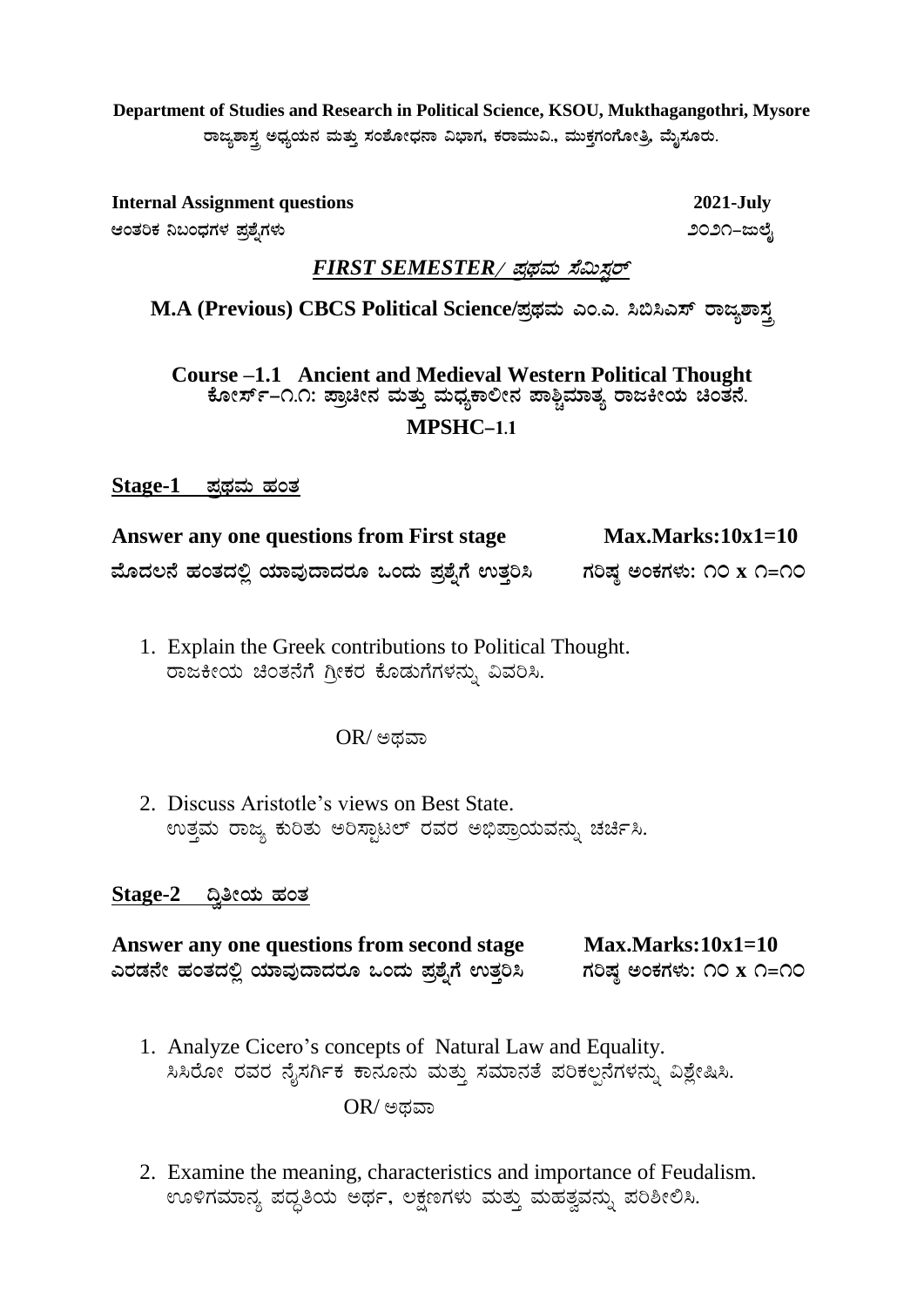# **Course –1.2 :Ancient and Medieval Indian Political Thought PÉÆÃ¸ïð-1.2: ¥ÁæaãÀ ªÀÄvÀÄÛ ªÀÄzsÀåPÁ°Ã£À ¨sÁgÀvÀzÀ gÁdQÃAiÀÄ aAvÀ£É. MPSHC -1.2**

#### **Stage-1 ¥ÀæxÀªÀÄ ºÀAvÀ**

Answer any one questions from First stage Max.Marks:10x1=10  $\frac{1}{2}$ ಹೊದಲನೆ ಹಂತದಲ್ಲಿ ಯಾವುದಾದರೂ ಒಂದು ಪ್ರಶ್ನೆಗೆ ಉತ್ತರಿಸಿ ಗರಿಷ್ಠ ಅಂಕಗಳು: ೧೦ x ೧=೧೦

1. Describe the Characteristics of Ancient Indian Political thought. ಪ್ರಾಚೀನ ಭಾರತದ ರಾಜಕೀಯ ಚಿಂತನೆಯ ಲಕ್ಷಣಗಳನ್ನು ವಿವರಿಸಿ.

#### $OR/$ ಅಥವಾ

2. Discuss the concept of Trivarga in Ancient Indian Political Thought. ಪ್ರಾಚೀನ ಭಾರತದ ರಾಜಕೀಯ ಚಿಂತನೆಯಲ್ಲಿ ತ್ರಿವರ್ಗ ಪರಿಕಲ್ಪನೆಯನ್ನು ಚರ್ಚಿಸಿ.

#### <u>Stage-2 ದ್ರಿತೀಯ ಹಂತ</u>

**Answer any one questions from second stage Max.Marks:10x1=10**   $\Delta$ ವರಡನೇ ಹಂತದಲ್ಲಿ ಯಾವುದಾದರೂ ಒಂದು ಪ್ರಶ್ನೆಗೆ ಉತ್ತರಿಸಿ ಗರಿಷ್ಠ ಅಂಕಗಳು: ೧೦ x ೧=೧೦

1. Examine the origin, nature and functions of Kingship. ರಾಜತ್ವದ ಉಗಮ, ಸ್ವರೂಪ ಮತ್ತು ಕಾರ್ಯಗಳನ್ನು ಪರಿಶೀಲಸಿ.

#### $OR$ / ಅಥವಾ

2. Explain the Sadgunya theory of Kautilya. ಕೌಟಿಲ್ಯರ ಷಡ್ಗುಣ್ಯ ಸಿದ್ದಾಂತವನ್ನು ವಿವರಿಸಿ.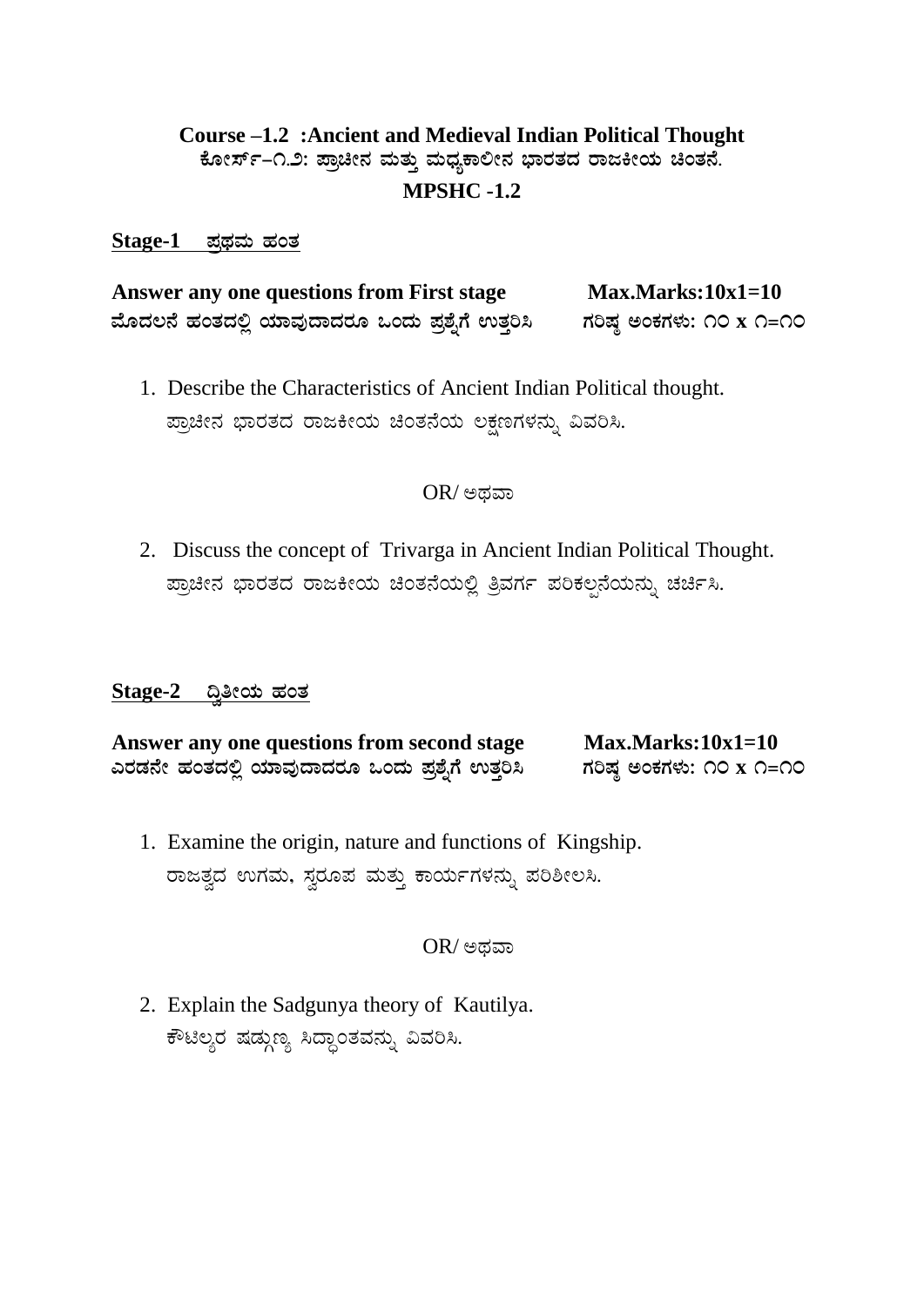# **Course –1.3 :Political Process and Politics in India**  ಕೋರ್ಸ್-೧.೩: ಭಾರತದಲ್ಲಿ ರಾಜಕೀಯ ಪ್ರಕ್ರಿಯೆ ಮತ್ತು ರಾಜಕಾರಣ **MPSHC -1.3**

#### <u>Stage-1 ಪಥಮ ಹಂತ</u>

Answer any one questions from First stage Max.Marks:10x1=10  $\frac{1}{2}$ ಹೊದಲನೆ ಹಂತದಲ್ಲಿ ಯಾವುದಾದರೂ ಒಂದು ಪ್ರಶ್ನೆಗೆ ಉತ್ತರಿಸಿ ಗರಿಷ್ಠ ಅಂಕಗಳು: ೧೦ x ೧=೧೦

1. Explain the Salient features of the Indian Constitution. ಭಾರತ ಸಂವಿಧಾನದ ಪ್ರಧಾನ ಲಕ್ಷಣಗಳನ್ನು ವಿವರಿಸಿ.

#### $OR$ / ಅಥವಾ

2. Discuss the composition, powers and functions of the parliament. ಸಂಸತ್ತಿನ ರಚನೆ, ಅಧಿಕಾರ ಮತ್ತು ಕಾರ್ಯಗಳನ್ನು ಚರ್ಚಿಸಿ.

#### <u>Stage-2 ದ್ವೀಯ ಹಂತ</u>

| Answer any one questions from second stage     | $Max. Marks:10x1=10$     |
|------------------------------------------------|--------------------------|
| ಎರಡನೇ ಹಂತದಲ್ಲಿ ಯಾವುದಾದರೂ ಒಂದು ಪ್ರಶೈಗೆ ಉತ್ತರಿಸಿ | ಗರಿಷ್ಠ ಅಂಕಗಳು: ೧೦ x ೧=೧೦ |

3. Examine the composition, powers and functions of Chief Minister. ಮುಖ್ಯಮಂತ್ರಿಯ ರಚನೆ, ಅಧಿಕಾರ ಮತ್ತು ಕಾರ್ಯಗಳನ್ನು ಪರಿಶೀಲಿಸಿ.

 $OR$ / ಅದವಾ

4. Analyze the causes and remedies for Political defection. ರಾಜಕೀಯ ಪಕ್ಷಾಂತರಕ್ಕೆ ಕಾರಣಗಳು ಮತ್ತು ಪರಿಹಾರಗಳನ್ನು ವಿಶ್ಲೇಷಿಸಿ.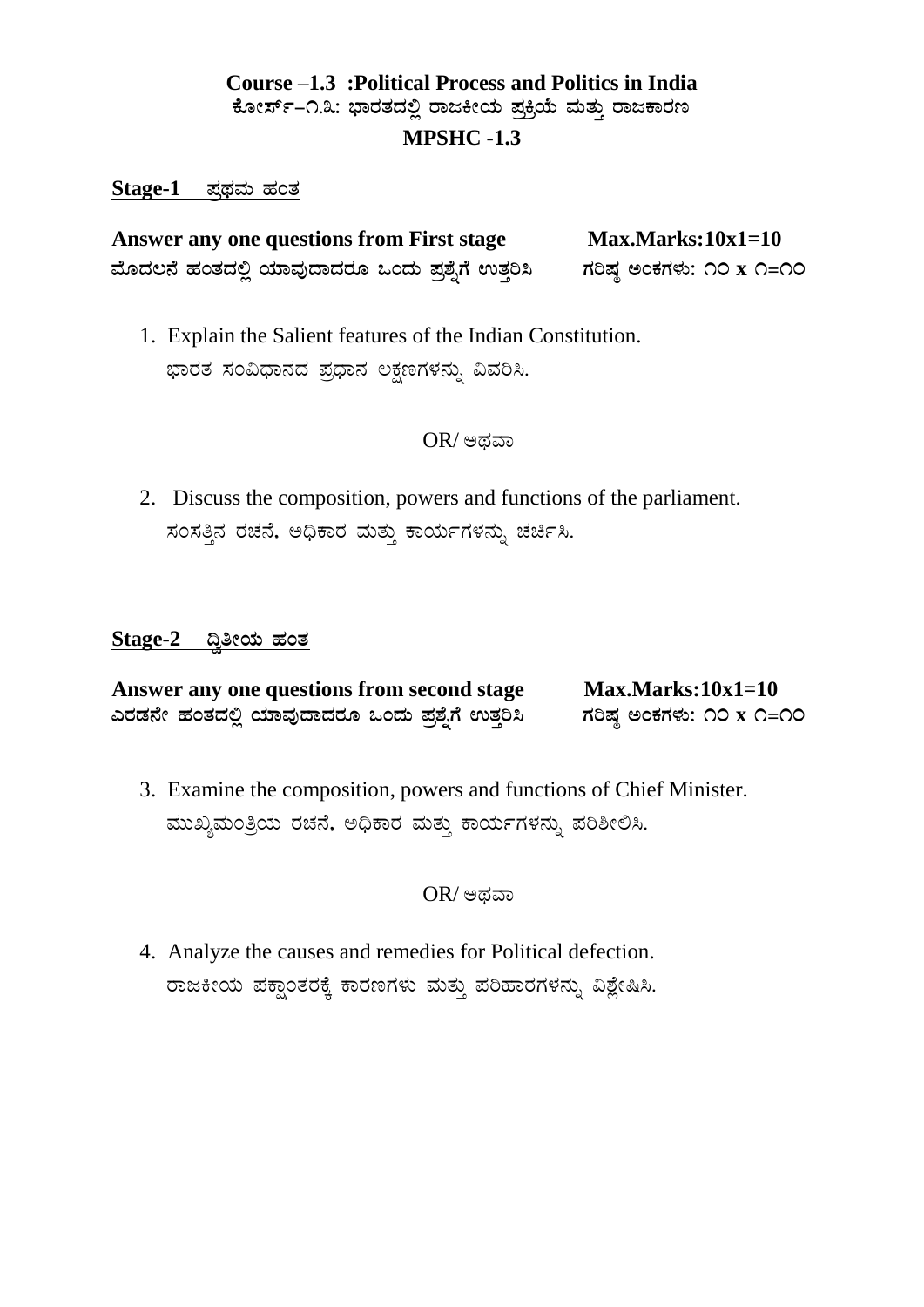# **Course –1.1: International Relations** ಕೋರ್ಸ್-೧.೧: ಅಂತರರಾಷ್ಟ್ರೀಯ ಸಂಬಂಧಗಳು **MPSSC -1.1**

### **Stage-1 ¥ÀæxÀªÀÄ ºÀAvÀ**

Answer any one questions from First stage Max.Marks:10x1=10  $\hat{\mathbf{a}}$ ಹೆದಲಿ ಮಾವುದಾದರೂ ಒಂದು ಪ್ರಶ್ನೆಗೆ ಉತ್ತರಿಸಿ ಗರಿಷ್ಠ ಅಂಕಗಳು: ೧೦ x ೧=೧೦

1. Explain the importance of Decision making theory in the study of International relations. ಅಂತರರಾಷ್ಟ್ರೀಯ ಸಂಬಂಧಗಳ ಅಧ್ಯಯನದಲ್ಲಿ ನಿರ್ಧಾರಗೊಳ್ಳುವ ಸಿದ್ಧಾಂತದ ಮಹತ್ವವನ್ನು ವಿವರಿಸಿ.

## $OR$ / ಅಥವಾ

2. Examine the development of International relations as an academic discipline. ಅಂತರರಾಷ್ಟ್ರೀಯ ಸಂಬಂಧವು ಒಂದು ಶೈಕ್ಷಣಿಕ ವಿಷಯವಾಗಿ ಬೆಳೆದು ಬಂದ ರೀತಿಯನ್ನು ಪರಿಶೀಲಿಸಿ.

# <u>Stage-2 ದ್ವಿತೀಯ ಹಂತ</u>

Answer any one questions from second stage Max.Marks:10x1=10  $\Delta$ ವರಡನೇ ಹಂತದಲ್ಲಿ ಯಾವುದಾದರೂ ಒಂದು ಪ್ರಶ್ನೆಗೆ ಉತ್ತರಿಸಿ ಗರಿಷ್ಠ ಅಂಕಗಳು: ೧೦ x ೧=೧೦

1. Discuss the advantages and disadvantages of Balance of Power. ಶಕ್ತಿ ಸಮತೋಲನದ ಗುಣ ಮತ್ತು ದೋಷಗಳನ್ನು ಚರ್ಚಿಸಿ.

#### OR/ ಅಥವಾ

2. Critically examine the meaning of principles of collective security. ಸಾಮೂಹಿಕ ಭದ್ರತೆಯ ಅರ್ಥ ಮತ್ತು ತತ್ವಗಳನ್ನು ವಿಮರ್ಶಾತ್ಮಕವಾಗಿ ಪರಿಶೀಲಿಸಿ.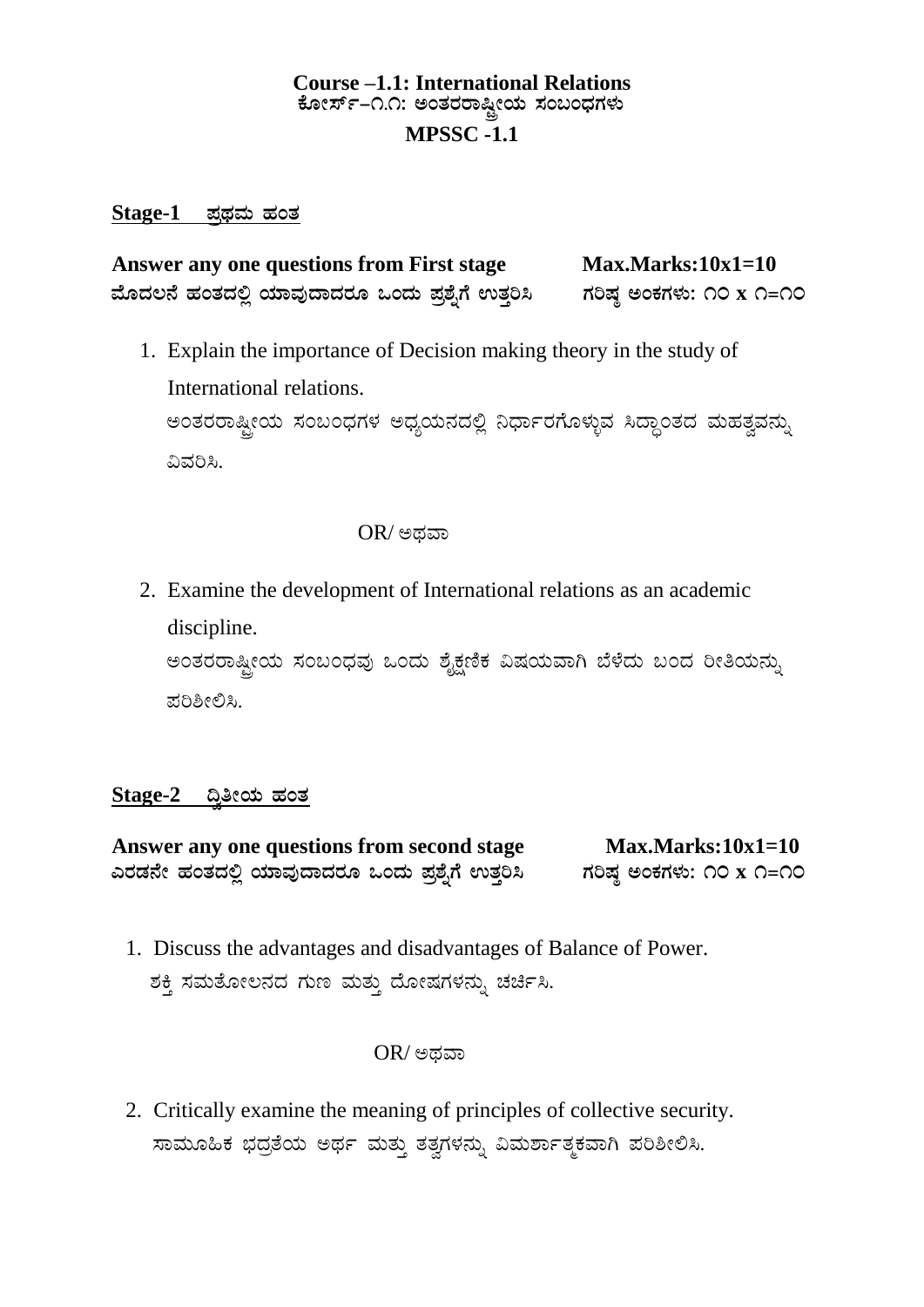# **Course –1.2 :Public Administration : Foundation** <u>ಕೋರ್ಸ್–೧.೨: ಸಾರ್ವಜನಿಕ ಆಡಳಿತದ : ಮೂಲಾದಾರಗಳು</u>

### **MPSSC -1.2**

#### $Stage-1$  ಪ್ರಥಮ ಹಂತ

Answer any one questions from First stage Max.Marks:10x1=10  $\hat{a}$ ಹೆಗಳಿವೆ ಹಂತದಲ್ಲಿ ಯಾವುದಾದರೂ ಒಂದು ಪ್ರಶ್ನೆಗೆ ಉತ್ತರಿಸಿ ಹರಿಷ್ಠ ಅಂಕಗಳು: ೧೦ x ೧=೧೦

1. Explain the Public Administration changing Nature and Significance. ಸಾರ್ವಜನಿಕ ಆಡಳಿತದ ಬದಲಾವಣೆಯ ಸ್ವರೂಪ ಮತ್ತು ಪ್ರಾಮುಖ್ಯತೆಯನ್ನು ವಿವರಿಸಿ.

## $OR$ / ಅದವಾ

2. Discuss the significance of Public Organization. ಸಾರ್ವಜನಿಕ ಸಂಘಟನೆಯ ಪ್ರಾಮುಖ್ಯತೆಯನ್ನು ಚರ್ಚ<mark>ಿ</mark>ಸಿ.

## <u>Stage-2 ದ್ವಿತೀಯ ಹಂತ</u>

| Answer any one questions from second stage     | $Max. Marks:10x1=10$     |
|------------------------------------------------|--------------------------|
| ಎರಡನೇ ಹಂತದಲ್ಲಿ ಯಾವುದಾದರೂ ಒಂದು ಪ್ರಶೈಗೆ ಉತ್ತರಿಸಿ | ಗರಿಷ್ಠ ಅಂಕಗಳು: ೧೦ x ೧=೧೦ |

1. Explain the Evolution and Present Status of Public Administration. ಸಾರ್ವಜನಿಕ ಆಡಳಿತದ ವಿಕಾಸ ಮತ್ತು ಪ್ರಸ್ತುತ ಸ್ಥಾನಮಾನವನ್ನು ವಿವರಿಸಿ.

# $OR$ / ಅಥವಾ

2. Discuss the nature and significance of Administrative Law. ಆಡಳಿತಾತ್ಮಕ ಕಾನೂನಿನ ಸ್ವರೂಪ ಮತ್ತು ಪ್ರಾಮುಖ್ಯತೆಯನ್ನು ಚರ್ಚಿಸಿ.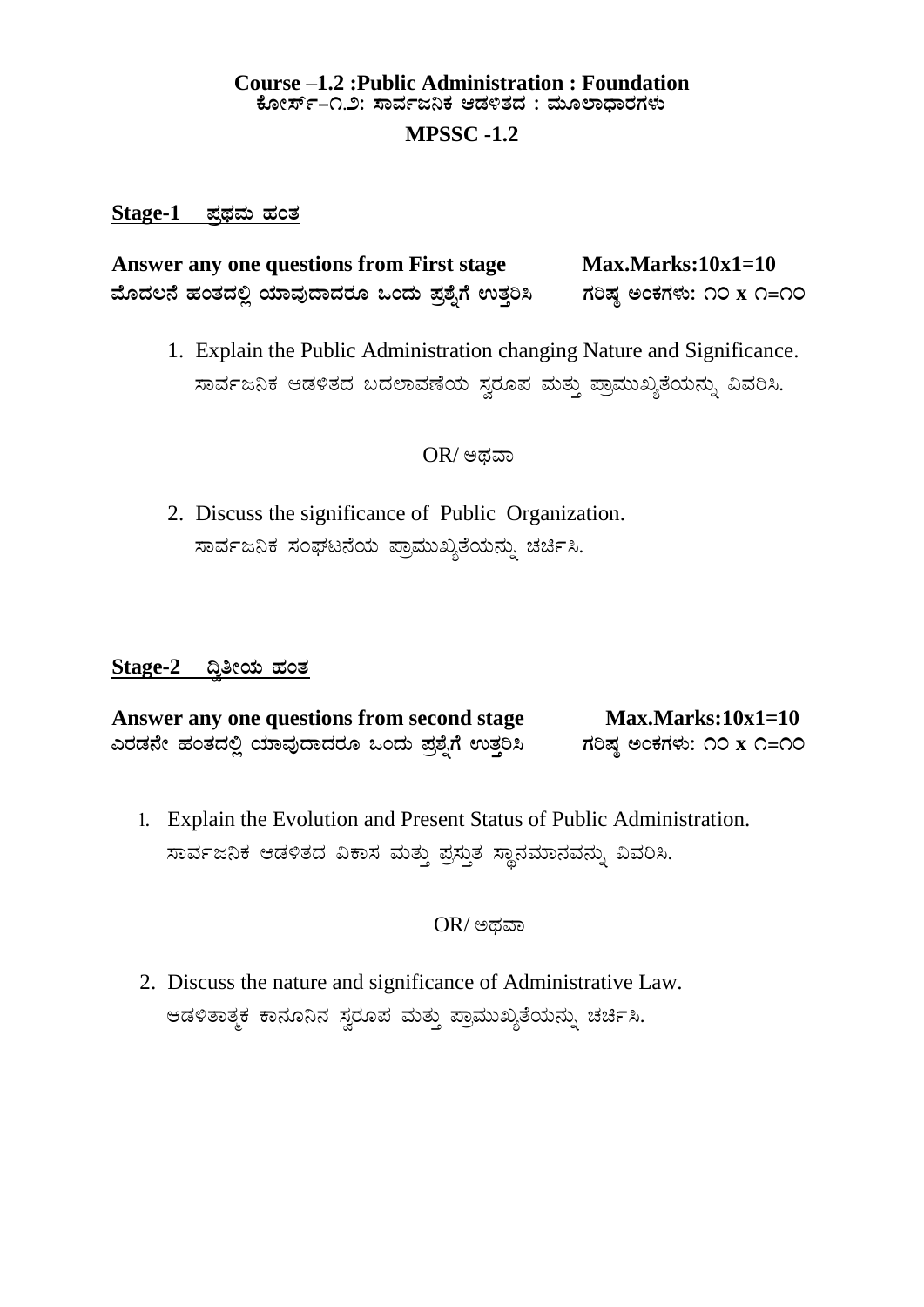# **Course –1.3 :Peace studies of International Relations** ಕೋರ್ಸ್-೧..೩: ಅಂತರರಾಷ್ಟ್ರೀಯ ಸಂಬಂಧಗಳ ಶಾಂತಿ ಅಧ್ಯಯನ **MPSSC -1.3**

#### $Stage-1$  ಪ್ರಥಮ ಹಂತ

Answer any one questions from First stage Max.Marks:10x1=10  $\hat{\mathbf{a}}$ ಹೆಸಿದಲ್ಲಿ ಯಾವುದಾದರೂ ಒಂದು ಪ್ರಶ್ನೆಗೆ ಉತ್ತರಿಸಿ ಗರಿಷ್ಠ ಅಂಕಗಳು: ೧೦ x ೧=೧೦

1. Explain the Assumptions and methods of conflict resolution. ಸಂಘರ್ಷ ಪರಿಹಾರದ ಊಹೆಗಳು ಮತ್ತು ವಿಧಾನಗಳನ್ನು ವಿವರಿಸಿ.

#### $OR$ / ಅಥವಾ

2. Discuss the human security and peace. ಮಾನವ ಭದ್ರತೆ ಮತ್ತು ಶಾಂತಿಯನ್ನು ಚರ್ಚಿಸಿ.

#### <u>Stage-2 ದ್ರಿತೀಯ ಹಂತ</u>

| Answer any one questions from second stage | $Max. Marks:10x1=10$     |
|--------------------------------------------|--------------------------|
| ಎರಡನೇ ಹಂತದ ಯಾವುದಾದರೂ ಒಂದು ಪ್ರಶೈಗೆ ಉತ್ತರಿಸಿ | ಗರಿಷ್ಠ ಅಂಕಗಳು: ೧೦ x ೧=೧೦ |

1. Write an essay on Gender and peace. ಲಿಂಗ ಮತ್ತು ಶಾಂತಿಯ ಬಗ್ಗೆ ಒಂದು ಪ್ರಬಂಧ ಬರೆಯಿರಿ.

#### $OR$ / ಅಥವಾ

2. Evaluate the non-violent movements. ಅಹಿಂಸಾತ್ಮಕ ಚಳವಳಿಗಳನ್ನು ಮೌಲ್ಯೀಕರಿಸಿ.